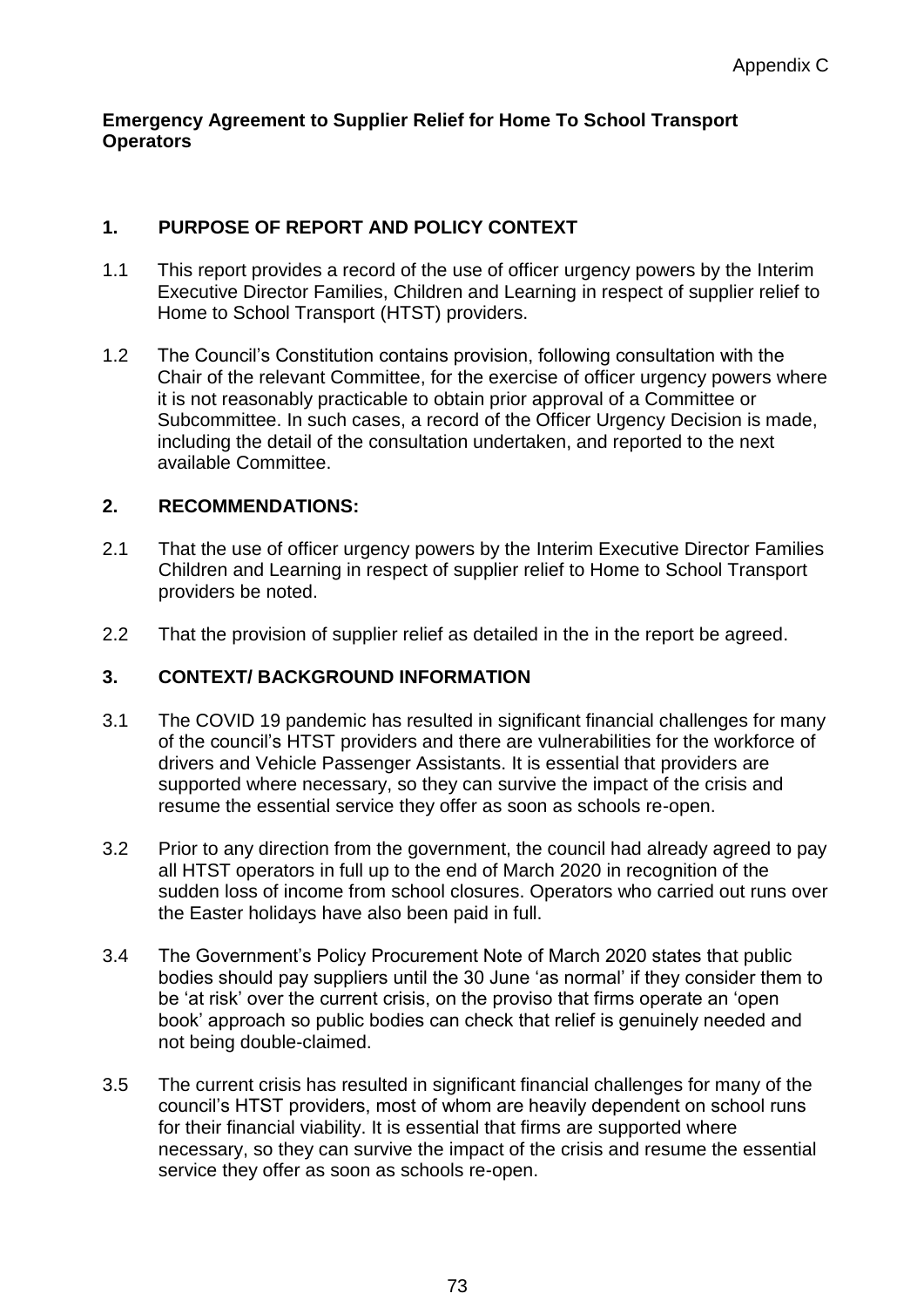- 3.6 The over-riding interest of the council in terms of HTST supplier relief is to ensure the sustainability of services for September 2020 and onwards, and it has been determined the following relief will need to be offered to HTST suppliers 'at risk':
- 3.7 Payment for:
	- All journeys being undertaken currently
	- All fixed costs that cannot be reclaimed elsewhere
	- Full payment for the salaries of Vehicle Passenger Assistants, as they are considered a vulnerable workforce
	- Payment to 'top-up' the salaries of drivers and other staff on the furlough scheme or receiving self-employment pay (government schemes pay 80% of income up to a limit and the council would then pay the remaining 20% up to the same limit)
	- In addition, on a case by case basis, the council will consider any exceptional costs that may need to be incurred to ensure the sustainability of individual providers.
- 3.8 No payment will be made for the profit element of business, for costs not incurred (fuel etc) or for staff pay which can reasonably be reclaimed via government schemes (with the exception of VPAs as above). Any grants or other forms of relief obtained through government schemes will be subtracted from relief offered by the council.
- 3.9 All payments to transport providers will be made on a "open book" approach which will allow the council to inspect accounts to ensure firms are not doubleclaiming and that funds are being used to pay staff

# **4. ANALYSIS & CONSIDERATION OF ANY ALTERNATIVE OPTIONS**

- 4.1 In terms of undertaking an urgency decision, delay in confirming financial support for Home to School Transport providers would have created a risk that provision would not be in place when school re-open, either in the academic year 19/20 or from September for academic year 20/21
- 4.2 In terms of alternatives to the urgency decision made, a survey of a range of Local Authorities, who are either our geographical or statistical neighbours, was undertaken. This indicated a wide variety of responses to the payment of HTST providers.
- 4.3 The following options were considered and rejected:
	- Pay in full for all contracts as normal irrespective of reduced journeys that would have resulted in the council paying for costs that were not incurred (e.g. fuel and vehicle maintenance) and funding staff and other costs which could reasonably have been claimed via government schemes
	- Pay only for the reduced number of journeys current journeys are running at about 17% of normal and the financial consequences are likely to drive key firms out of business and would not guarantee the sustainability of services when schools re-open.
	- Pay a retainer we considered this option which has the benefit of simplicity but the structure and business model of our home to school transport providers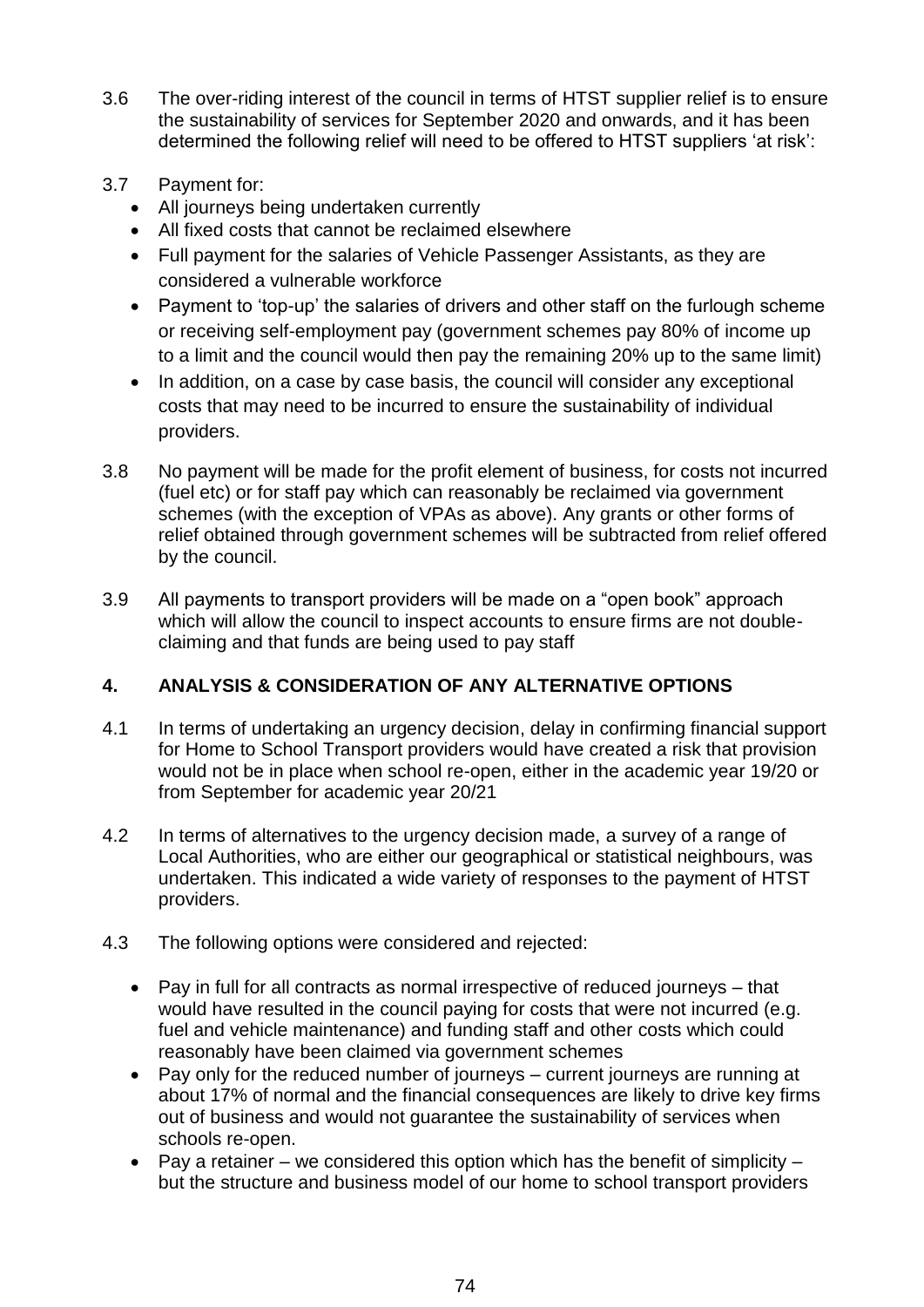varies widely and a blanket retainer would inevitably have had arbitrary 'winners' and 'losers' which would not secure the stability needed.

### **5. COMMUNITY ENGAGEMENT & CONSULTATION**

5.1 Agreement of the Chair of Policy & Resources was obtained in advance of the decision being taken, as required by the constitution. The opposition spokespersons for the committee were consulted as required.

#### **6. CONCLUSION**

6.1 The use of officer urgency powers has ensured that the Home to School Transport providers are appropriately supported during the COVID-19 crisis, thereby supporting the providers to be able to continue to provide transport for vulnerable children going forward.

### **7. FINANCIAL & OTHER IMPLICATIONS**

Financial Implications:

7.1 The early forecast for 2020/21 originally estimated a full year spend on HTST of £3.6m resulting in a budget overspend of £1.2m. Supplier relief payments on the basis outlined within the report would see a reduction in the total expenditure on HTST. The value of the reduction is dependent on the length of time the current measures remain in place and decisions made on a case by case basis to support operators. Discussions are currently ongoing with operators and information is being gathered to support any offers made, so it is not possible at this stage to accurately quantify the final level of relief payments. Initial indicative estimates suggest that there could be a reduction in overall costs to the council of up to £0.475m. It should be noted that, in order to maintain a safe service further measures resulting in potentially significant additional costs may need to be considered when schools either partially or fully reopen.

Finance Officer Consulted: David Ellis Date: 07/05/20

Legal Implications:

7.2 The legal implications are set out in the body of the report and in the record of the urgency decision.

Lawyer Consulted: Alice Rowlands Date: 11/05/20

Equalities Implications:

7.5 There are no direct equalities implications in this report. The supplier relief provided to HTST providers does not change eligibility for the service but does ensure essential service provision for vulnerable children with SEND going forward

Sustainability Implications:

7.6 There are no sustainability implications arising from this report.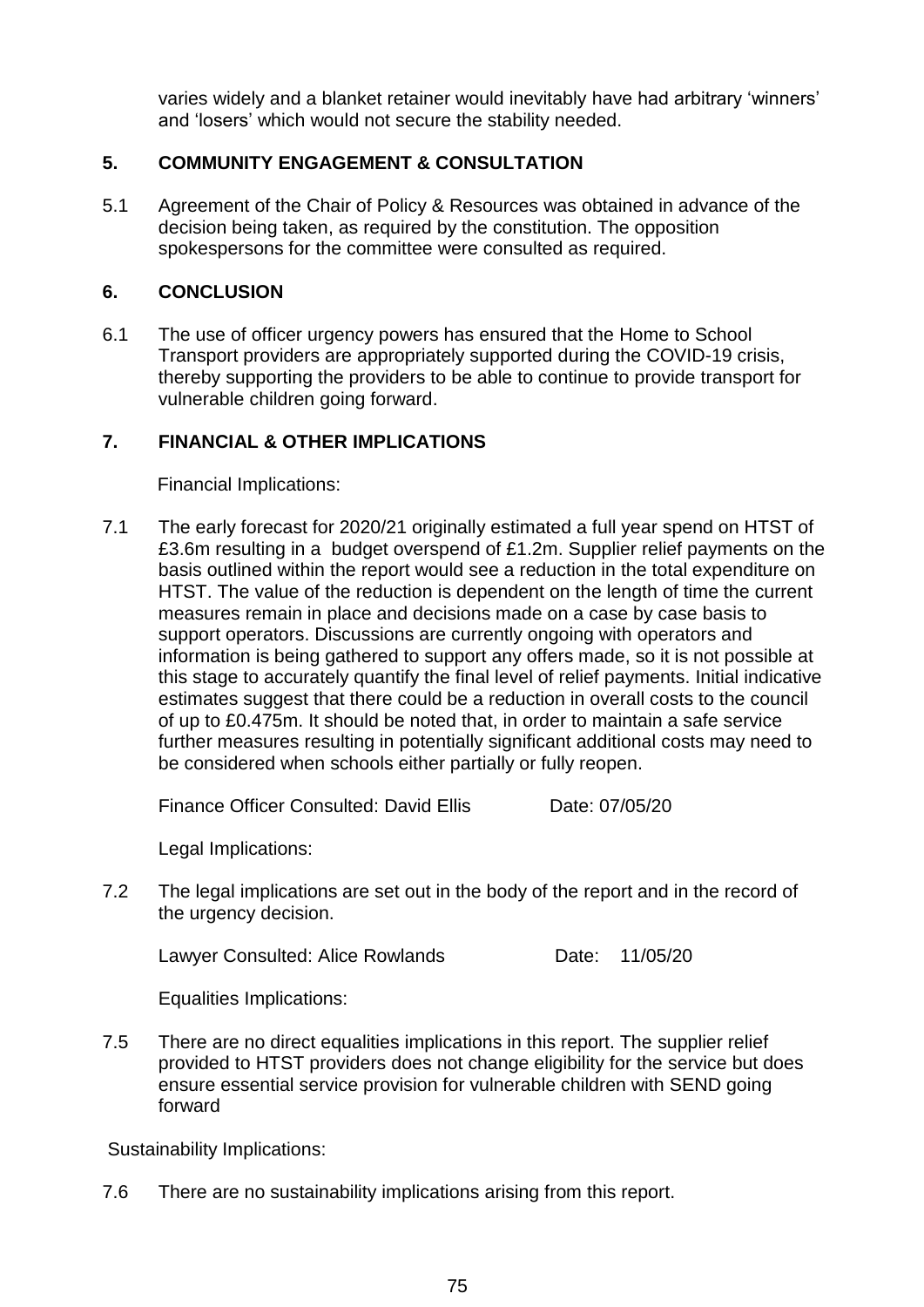# SUPPORTING DOCUMENTATION

# Appendices:

1. Record of Urgent Decision taken by the Interim Executive Director Families Children and Learning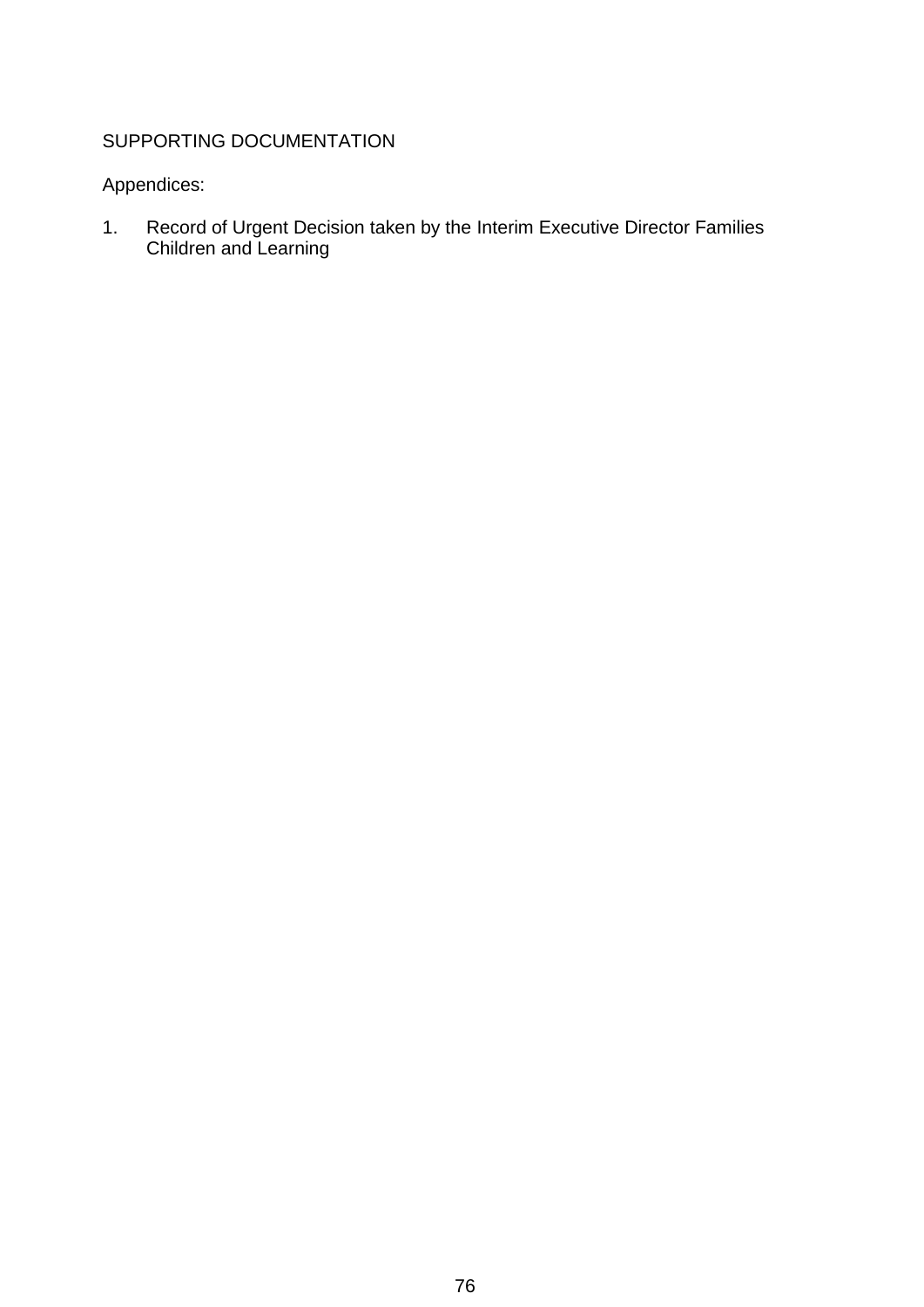| <b>OFFICER DECISION</b> | Brighto |
|-------------------------|---------|
|-------------------------|---------|

#### **REASONS FOR URGENCY AND WHY NOT PRACTICABLE TO HOLD A SPECIAL MEETING OR URGENCY SUB-COMMITTEE:**

The Home to school Transport service is subject to close scrutiny following the issues of September 2019 and it is right and proper that decisions going forward are subject to proper scrutiny and monitoring, hence the reason not to use the scheme of delegation to officers' process.

The need to determine specific arrangements for supplier relief in HTST is now extremely urgent. Given the urgency it is not practicable to hold a special meeting or urgency sub-committee. It is now four weeks since the government's PPN suggested payment of suppliers 'as normal' to the end of June 2020 and over three weeks since the council responded with local guidance for suppliers over this crisis period [\(https://www.brighton-hove.gov.uk/content/council-and-democracy/contracts-and](https://www.brighton-hove.gov.uk/content/council-and-democracy/contracts-and-tenders-council)[tenders-council\)](https://www.brighton-hove.gov.uk/content/council-and-democracy/contracts-and-tenders-council).

It has been always been recognised that there are specific fragilities for Home to School Transport suppliers and their staff, which necessitate a bespoke approach to decisions about relief on a case by case basis in addition to generic guidance above, but there have been delays while we consulted other Local Authorities and considered various financial models.

The HTST service has been under intense scrutiny for many months now, following a very difficult introduction of new contracting arrangements from September 19, which left families with disrupted and unsatisfactory arrangements and some children not being able to access school at all for several weeks. In that context, assurance has been given to the community that September 2020 will not be a repeat of last year, but that assurance will be under threat if the financial security of firms and their workforce is not secured quickly.

**DETAILS AND OUTCOME OF CONSULTATION WITH THE CHAIR/DEPUTY CHAIR OF RELEVANT COMMITTEE AND OPPOSITION SPOKES:**

**This Officer decision has been discussed in full with Chair of the CYPS Committee who is in agreement with the proposal.** 

**DATE OF CONSULTATION WITH CHAIR/DEPUTY CHAIR AND OPPOSITION SPOKES:**

**23.04.20**

**THE DECISION To note the use of officer urgency powers by the Acting Executive Director, Families, Children and Learning to provide supplier relief to operators as set out below.**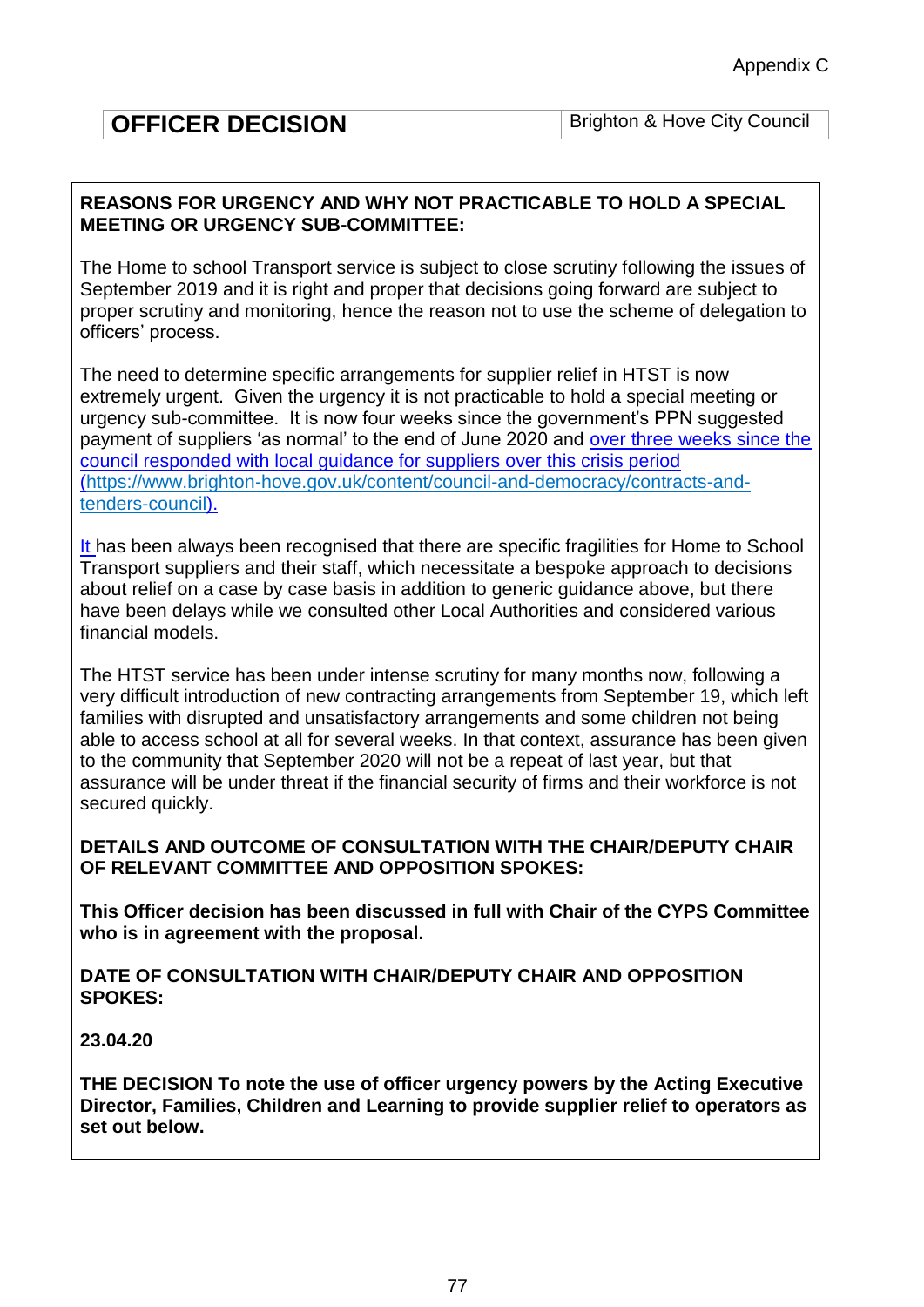# **REASONS FOR DECISION:**

The current crisis has resulted in significant financial challenges for many of the council's HTST providers, most of whom are heavily dependent on school runs for their financial viability. It is essential that firms are supported where necessary, so they can survive the impact of the crisis and resume the essential service they offer as soon as schools reopen.

As this decision has been subject to delay, there is need to resolve increasing uncertainty and anxiety amongst operators, and to prevent key staff leaving firms, either through redundancy or to via employment in other driving jobs or as key workers. This is a threat to the continuity of an essential statutory service when schools re-open, as recruitment of Vehicle Passenger Assistants, in particular, is extremely challenging. Challenges remain post-recruitment also in terms of lead-in time, as all transport staff have to have an enhanced DBS, which can take 6-8 weeks or more to obtain, and also to have training in managing special needs and disabilities. Recruitment issues and the long lead-in time post-recruitment could compromise arrangements for September.

The over-riding interest of the council in terms of supplier relief is to ensure the sustainability of services for September and onwards, and it has been determined the following relief will need to be offered to HTST suppliers 'at risk':

Payment for:

- All journeys being undertaken currently
- All fixed costs that cannot be reclaimed elsewhere
- Full payment for the salaries of Vehicle Passenger Assistants, as they are considered a vulnerable workforce (see below)
- Payment to 'top-up' the salaries of drivers and other staff on the furlough scheme or receiving self-employment pay (government schemes pay 80% of income up to a limit and the council would then pay the remaining 20% up to the same limit)
- In addition, on a case by case basis, the council will consider any exceptional costs that may need to be incurred to ensure the sustainability of individual providers.

No payment will be made for the profit element of business, for costs not incurred (fuel etc) or for staff pay which can reasonably be reclaimed via government schemes (with the exception of VPAs as above). Any grants or other forms of relief obtained through government schemes will be subtracted from relief offered by the council.

# **Vehicle Passenger Assistants (VPAs)**

The council is proposing to support salaries of this group of staff in full without requiring firms to furlough, or require them to access the government's self-employment scheme. This is because their work is so critical to the operation of the HTST service and because the more casual and part-time nature of their work may make it more difficult for them to access government schemes to support workers. VPAs are a known to be a difficult workforce to recruit. They are mostly self-employed, with operators recruiting them to work for around 2 hours only per day, before and after school, usually on low wages. The hours are not attractive to many, and consequently, this work tends to be fitted around other jobs or to be taken by workers of retirement age. We have some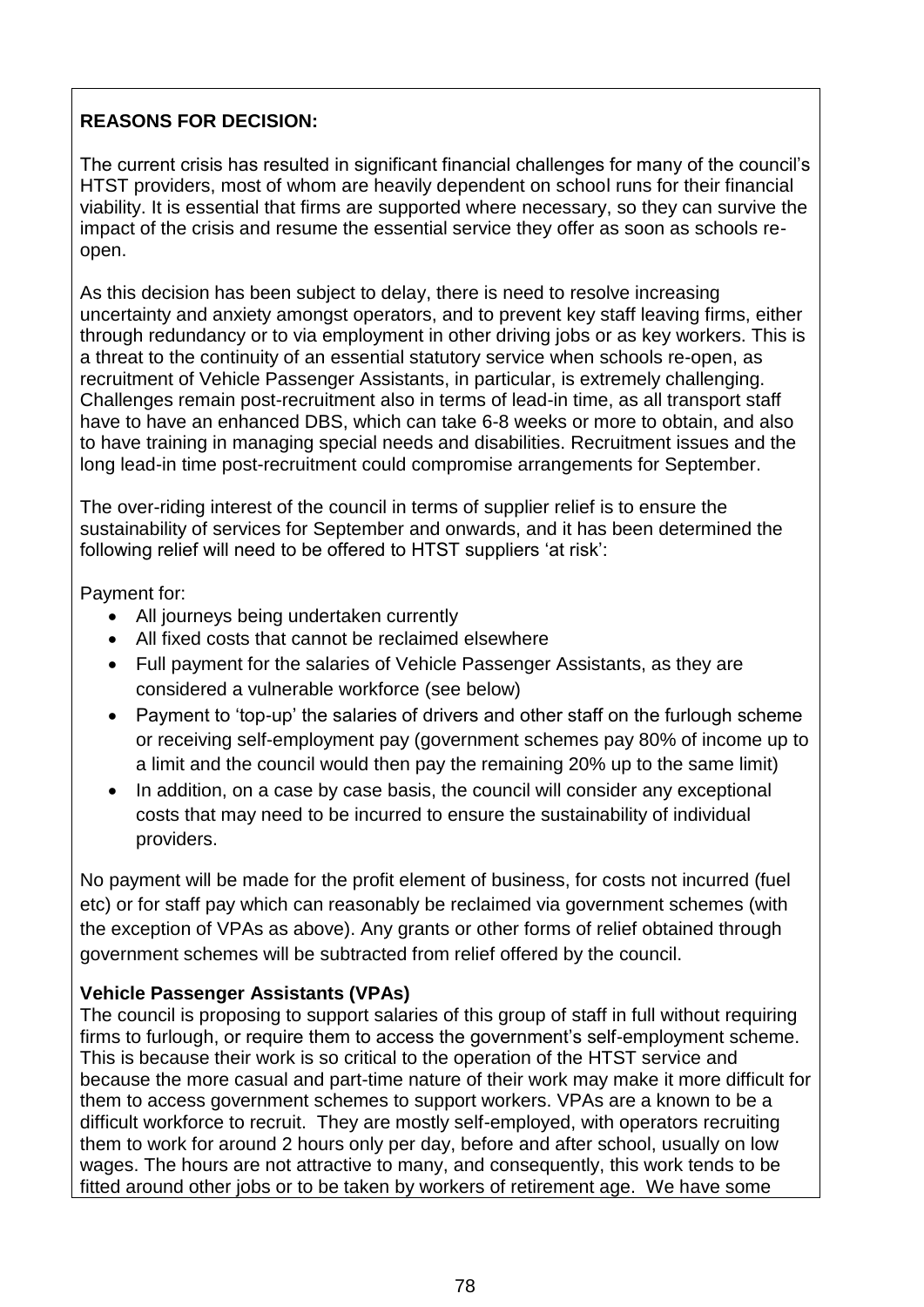information that several VPAs have left already to take on key worker posts over this period. Additionally, VPAs must have an enhanced DBS and these can take several weeks to come through. It is essential for the sustainability of the service that the VPA workforce is protected and the enough time is allowed for workers to be recruited. checked, trained and introduced to families before school starts in September 20.

#### **Capacity to undertake an 'open book' approach**

All the above will be in the context of the 'open book' approach suggested in the government's PPN, which will allow the council to inspect accounts to ensure firms are not double-claiming and that funds are being used to pay staff. Discussions with firms will be thorough and detailed, so the council can be assured of robustness of proceedings and the protection of unnecessary spend of public funds. In terms of staff capacity and skills to assess the needs of our eight HTST suppliers on an 'open book' basis, it has been agreed that Senior officers, including the Assistant Director, Education and Skills, will work alongside colleagues in Finance and Procurement, as needed, to ensure proper and thorough scrutiny of financial information. Internal Audit have also agreed to support officers in instigating the right controls to ensure that public funds are used only for intended purposes.

## **DETAILS OF ANY ALTERNATIVE OPTIONS CONSIDERED:**

Officers understood a survey of a range of LAs, who are either our geographical or statistical neighbours. This indicated a wide variety of responses to the payment of HTST suppliers, from councils paying only for journeys undertaken to others paying in full, but the majority have reached agreement somewhere in between those two, with encouragement to firms to claim from government schemes in the first instance and for councils to provide varying degrees of back-up to that. Some councils are paying a blanket 'retainer' across all suppliers, ranging from 15% - 85% of the usual budget.

### **The following options were considered and rejected:**

- **Pay in full for all contracts as normal irrespective of reduced journeys – that would have resulted in the council paying for costs that were not incurred (eg fuel and vehicle maintenance) and funding staff and other costs which could reasonably have been claimed via government schemes – this option would not result in us fulfilling our duty to manage public funds efficiently and would be unaffordable when the council's own revenue loss is in the region of £8M, while covid-19 related costs are running at an extra £3M a month**
- **Pay only for the reduced number of journeys – current journeys are running at about 17% of normal and the financial consequences are likely to drive key firms out of business – this would not guarantee the sustainability of services when schools re-open.**
- **Pay a retainer – we considered this option which has the benefit of simplicity – but the structure and business model of our home to school transport providers varies widely and a blanket retainer would inevitably had arbitrary 'winners' and 'losers' which would not secure the stability needed. We have therefore elected on the principles above, to hold case by case meetings on an 'open book' approach to ensure the fairest and most efficacious response.**